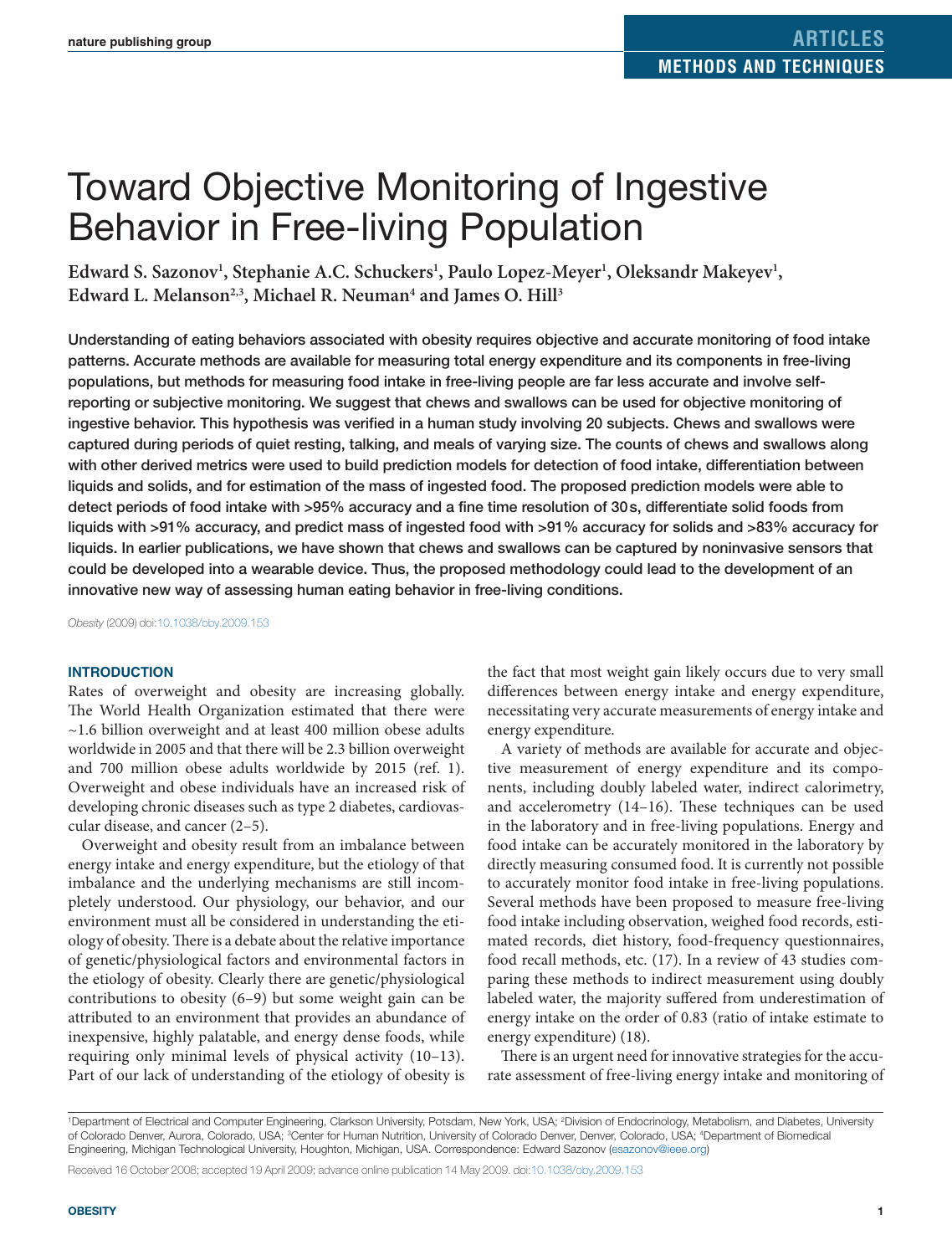# **articles Methods and Techniques**

ingestive behavior in humans. The goal of this study is to explore whether accurate and objective information about ingestive behavior, such as detecting short episodes of food intake, differentiating between liquid and solid foods, and estimating the mass of food intake could be obtained by measuring chews and swallows. As chewing and swallowing events can potentially be captured by noninvasive wearable sensors, this could lead to the first accurate method of assessing free-living food intake. This method may lead to a more objective direct measurement of total energy intake when combined with other methods (e.g., electronic food diaries, food photography, etc.).

### **Methods and procedures**

 The models reported in this paper were built using data from a human study described previously (19). A total of 20 volunteers (11 men and 9 women) with an average BMI of  $29.0 \pm 6.4$  participated in four visits, each of which consisted of: (i) a 20-min resting period; (ii) a meal period of unlimited time; (iii) a second 20-min resting period. Two fixed sizes of the meal (standard and large) were used with the large size being 50% bigger than the standard. The food selection during experiments represented a wide range of food properties such as crispiness, moistness, softness/hardness, and tackiness that could impact chewing and swallowing. The provided drink was water. To evaluate the impact of a meal-time conversation on patterns of chews and swallows, the subjects were involved in a dialogue with a member of the research team during the second and fourth visits and ate in silence during the first and third visits. Overall, the human study resulted in 66 h of monitored activity, and captured a total of 10,099 swallows and 46,238 chews. We certify that all applicable institutional and governmental regulations concerning the ethical use of human volunteers were followed during

this research. The Institutional Review Board at Clarkson University approved the study, and all subjects signed informed consent forms.

The time series of chews and swallows were used to build prediction models centered on the following hypotheses:

- 1. The frequencies of swallowing above a threshold  $T^{\text{INGEST}}$  or presence of chewing correspond to food ingestion;
- 2. The frequencies of swallowing above a threshold  $T^{\text{LIQUID}} > T^{\text{INGEST}}$ and absence of chewing correspond to liquid ingestion;
- 3. The number of chews and swallows is proportional to the ingested mass.

### **Timescale selection**

The predictive models assigned a class label to a time window of certain length (a decision epoch). Every epoch in a subject's visit was assigned a label from the set {"no intake," "intake"} indicating the state of food intake. Epochs labeled as "intake" were further labeled from the set {"solid," "liquid"} thus differentiating between food types. The choice of epoch duration was an important factor defining the time resolution. Naturally, a shorter epoch should provide better time resolution and, in theory, detect shorter events. Such capability would be very important for monitoring of snacking habits. At the same time, the shortest epoch duration is limited by the minimal detectable changes in the predictor variables.

To estimate the duration of a decision epoch we define the instantaneous swallowing frequency:  $ISF_i = 60/(t_i - t_{i-1})$  (sw/min), where *t* is time of swallow occurrence in seconds, *i* =2,…, *N* and *N* is the total number of swallows. In other words, this measure provides instantaneous information on the number of swallows per minute. A graph of *ISF* for a subject's visit (**Figure 1a**) provides an intuitive illustration of *ISF's* predictive abilities. The duration of a decision epoch should be long enough to detect an increase in the number of swallows associated with food consumption and short enough to provide adequate time resolution for detection of food intake. An average of *ISF* over duration of an epoch is defined as



**Figure 1** Instantaneous swallowing frequency (*ISF*) is a key predictor for differentiation between intake/no intake of food and solid/liquid food. (**a**) *ISF* graph clearly indicates ingestion during the course of a meal. Resting periods (no intake) are labeled 1, intake of pizza: 2, yogurt: 3, apple: 4, peanut butter: 5, water: 6. (**b**) Population-based box plot of *ISF* for no intake/solid food/liquid. (**c**) Probability density estimations for 30-s *EISF* define optimal Bayesian thresholds  $T^{NGEST}$  for food intake and  $T^{LlQUID}$  for liquid intake detection in the group model. (d) Ratio of mean *EISF* for periods of no food intake to mean *EISF* of solid food intake and mixed solid/liquid intake. Data shown for 69 complete meals from 18 subjects.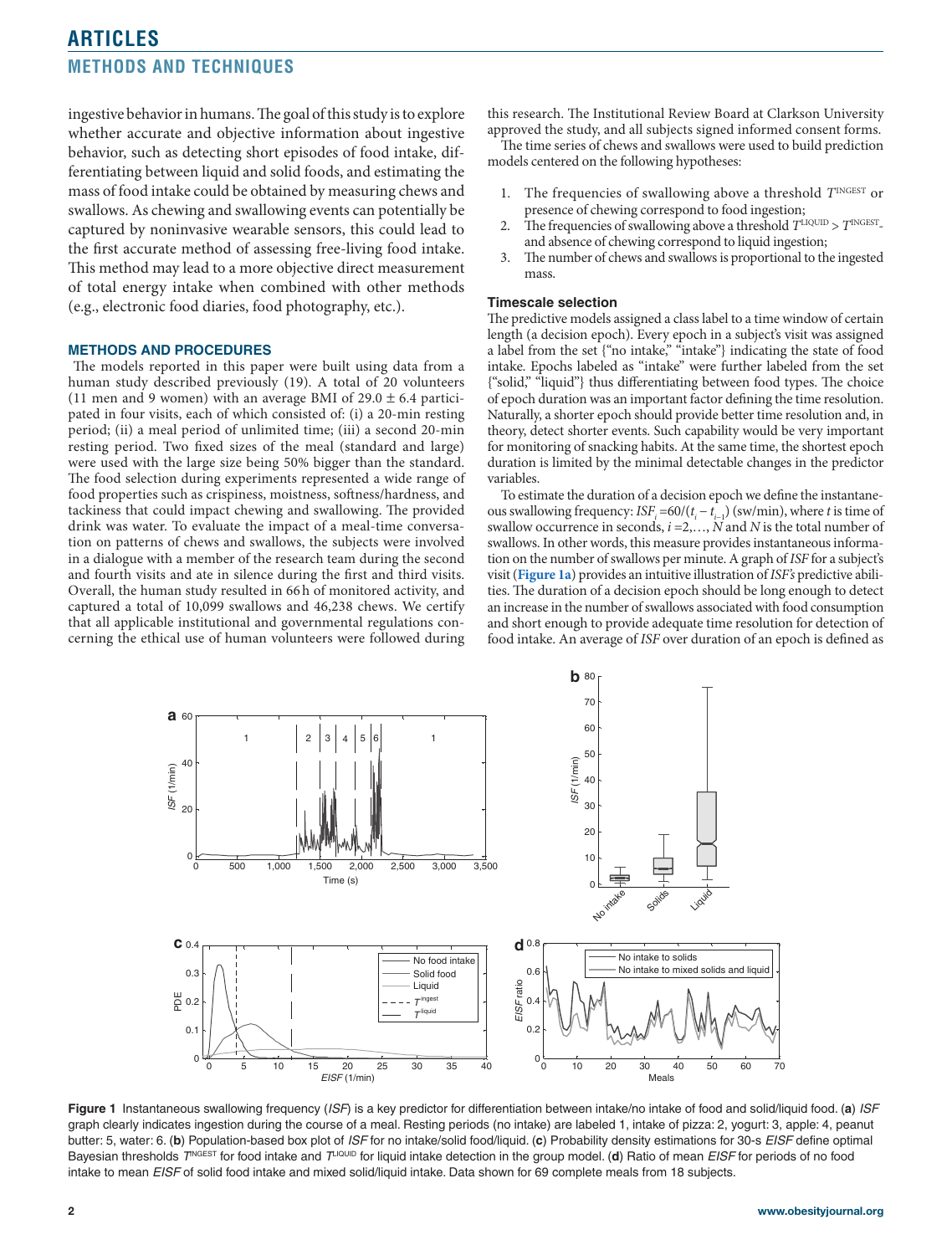*EISF<sub>j</sub>*. To use *EISF<sub>j</sub>* as a predictor variable, the duration of a decision epoch will need to be greater than lower bound on *ISF* for ingestion (established experimentally as the 1st percentile of *ISF* during food intake  $^{ISF^{LB}}_{\text{FOOD}}$ , which equals ~2 sw/min. Experimental data (**Figure 1b**) also show that for periods with no ingestion the median  $ISF \approx 2$  sw/min, thus leading to a conclusion that decision epoch length of 30 s is the most appropriate one, providing the best trade-off between recognition accuracy and time resolution.

## **Group model for detection of food intake**

Food ingestion can be identified by swallowing alone or by a combination of chewing and swallowing. Chewing by itself cannot identify intake of liquids and thus is not considered. Recognition of food intake with swallowing frequency as a predictor can be performed on a model (see **Supplementary Table 1** online, model 1) that uses Bayes optimal threshold (20) *T<sup>INGEST</sup>*, which defines an optimal decision boundary between the classes of "intake" and "no intake." Food intake is detected if the swallowing frequency is greater or equal than the threshold. This prediction model is based on population-based probability density estimates (21) and therefore is termed a group model. The decision threshold  $T^{INGEST} = 4$  sw/min was established at the intersection of probability density estimates for "no intake" and "solid food" (**Figure 1c**). Accuracy of prediction was calculated based on the standard statistical definitions of sensitivity and specificity (22). For food intake detection, the group model was capable to achieve an average accuracy of 82% (**Table 1**).

### **Floating average models for detection of food intake**

Accuracy of detection of food ingestion was further improved by taking into account interindividual variability in swallowing rates. The ratio of *EISF* during resting to *EISF* during solid food intake (**Figure 1d**) has a well-defined upper bound of ≈0.5, which means that regardless of the absolute value of resting *EISF*, the swallowing frequency during food consumption is approximately twice as high. A more accurate floating average model (see **Supplementary Table 1** online, model 2) can be formulated with the decision threshold  $T_{FL}^{INGEST}$  being a product of a floating average of the swallowing frequency over several epochs and a scaling factor *α*, which sets the threshold at a certain level above the floating average. This model self-adjusts to individual variations in swallowing rates and thus is expected to perform better than the group model, which is based on population statistics. Training and validation of the floating average model demonstrated 87% accuracy of food intake detection and a reduced variation in prediction rates among subjects.

A floating model can also incorporate chewing as a binary indicator of food intake (see **Supplementary Table 1** online, model 3). Although in practical terms this requires an additional sensor that reports on the state of chewing ("chewing" or "no chewing") the advantage is a higher accuracy of detecting intake of solids. Incorporating chewing increased the average accuracy to 95.5% (**Table 1**). Such high accuracy for 30-s epochs should be sufficient for detection of most short-term events associated with snacking. An interesting observation is that, with the inclusion of chewing, the decision of food intake for solids relies heavily on

the presence of chewing while a higher threshold ( $\alpha \approx 1.7$ ) for swallowing frequency captures the consumption of liquids.

### **Models for differentiation of solids and liquids**

The models for differentiation of liquid and solid foods were built using the same principles as models for detection of food intake. The group model (see **Supplementary Table 2** online, model 1) based on the optimal Bayes threshold  $T^{LIQUID} = 12$  sw/min (**Figure 1c**) resulted in 82.2% average accuracy. The floating average model



**Figure 2** Average mass per swallow for solids and liquids and average mass per chew for solids are the key predictors in estimating the mass of ingested food. (**a**) Average mass per solid food swallow per subject arranged by subject's BMI. (**b**) Average mass per chew per subject arranged by subject's BMI. (**c**) Average mass per liquid swallow per subject arranged by subject's BMI.

### **Table 1 Sensitivity, specificity, and confidence intervals of predictor models**

| Model                                                               | Sensitivity (95% confidence interval) | Specificity (95% confidence interval) |
|---------------------------------------------------------------------|---------------------------------------|---------------------------------------|
| Group model of intake detection                                     | 73.4% (72.8–74.0%)                    | 90.6% (90.2-91.0%)                    |
| Floating average model of intake detection                          | 83.0% (82.7–83.3%)                    | 91.0% (90.8-91.2%)                    |
| Floating average model of intake detection<br>incorporating chewing | 95.0% (94.8-95.1%)                    | 96.0% (95.9–96.1%)                    |
| Group model, solids vs. liquids                                     | 74.8% (73.6–75.9%)                    | 89.61% (88.2-89.9%)                   |
| Floating average model, solids vs. liquids                          | 71.3% (70.2–72.4%)                    | 93.8% (93.6–93.9%)                    |
| Floating average model incorporating chewing,<br>solids vs. liquids | 95.5% (95.1–95.8%)                    | 91.1% (90.8–91.3%)                    |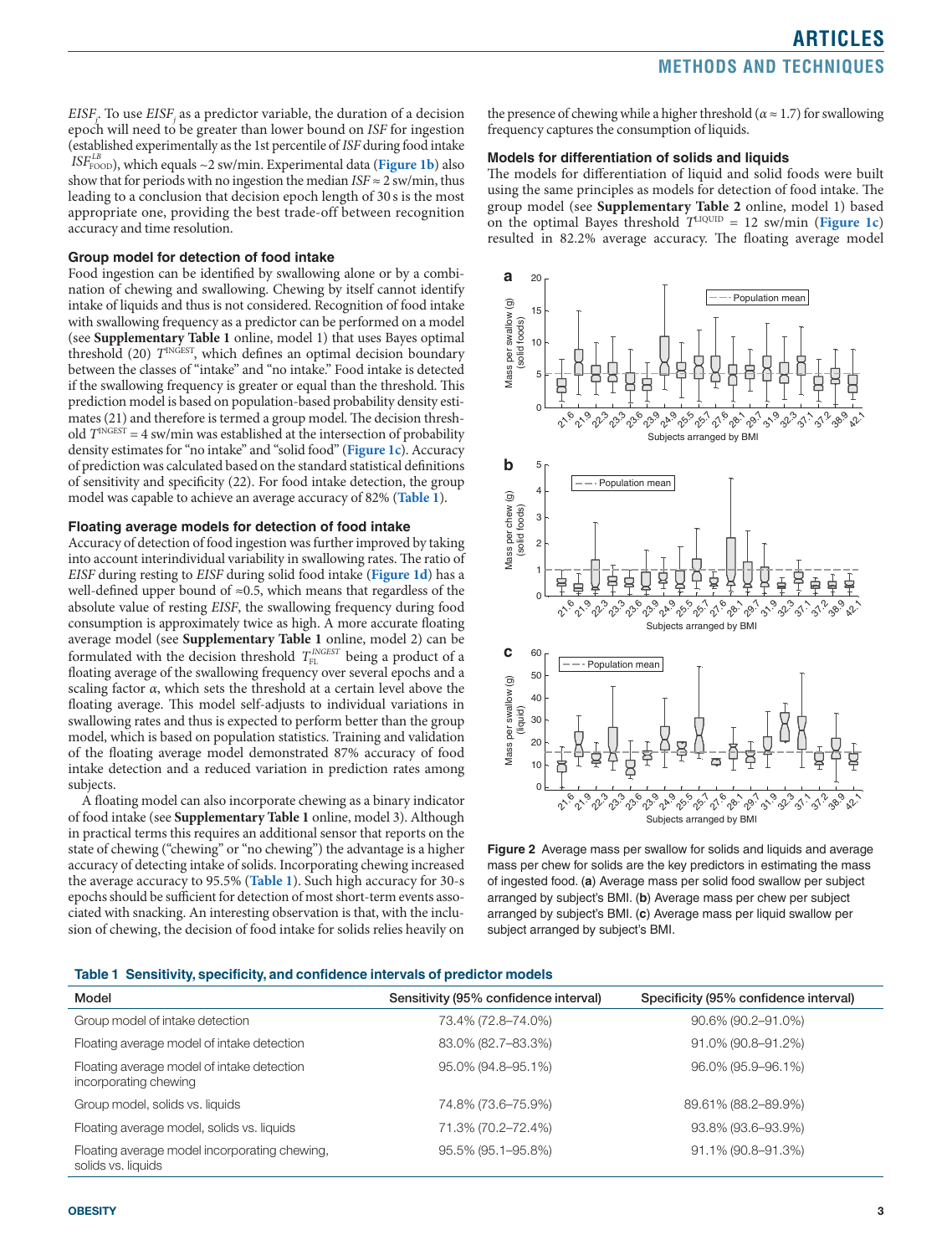# **articles Methods and Techniques**



**Figure 3** The error of mass prediction. (**a**) Average accuracy of absolute prediction for mass of solid food per subject. Each data point represents an average across sixfolds of training/validation. (**b**) Average accuracy of absolute prediction for mass of ingested liquid.

(see **Supplementary Table 2** online, model 2) did not significantly improve the average recognition accuracy resulting in 82.5% average accuracy. However, a floating average model that included chewing (see **Supplementary Table 2** online, model 3) made a dramatic improvement in accuracy. This could be expected because liquid consumption results in a high swallowing rate easily exceeding the ingestion threshold but it is quite uncommon to chew liquids. The model incorporating chewing produced 93.3% average accuracy. Similar to the model for detecting food ingestion, introducing chews into the decision rule increased the swallowing threshold ( $\alpha \approx 2.3$ ) attributing solid food intake to the presence of chewing and intake of liquids to high swallowing rates.

# **Mass prediction models**

The third study hypothesis was tested by showing that chews and swallows can predict the total ingested food mass with reasonable accuracy. The mass prediction model for solid foods is based on a simple linear model using the total number of chews and swallows associated with a period of ingestion as predictors. Predicted mass of solid food was computed as  $M_s = 0.5(\bar{M}_{SW}^{\hat{S}} \times N_{SW} + \bar{M}_{CHEW} \times N_{CHEW})$  where  $\bar{M}_{SW}^{\hat{S}}$  is subject's average mass per swallow of solid food,  $N_{\text{sw}}$  is total number of swallows for a period of solid food intake,  $\overline{M}_{\text{CHEW}}$  is average mass per chew and  $N_{\text{CHEW}}$  is total number of chews. The  $\bar{M}^{\scriptscriptstyle S}_{\scriptscriptstyle\rm SW}$  and  $\bar{M}_{\scriptscriptstyle\rm CHEW}$  are individual statistical estimates of the average mass consumed in a single swallow or a chew (see **Supplementary Appendix 1** online).

The model for predicting ingested mass of liquids used only swallows as liquids do not involve chewing:  $M_L = \overline{M}_{SW}^L \times N_{SW}$  where  $M_L$  is predicted mass of liquid and  $N_{_{\mathrm{SW}}}$  is the total number of swallows for liquid intake. However, absence of chewing was not the only reason to have a separate model for liquid intake. Our results show that the average size of a swallow (**Figure 2a,b**) is significantly larger (*P* < 0.001) for liquids  $(\bar{M}^L_{\text{sw}} \approx 17.8 \text{ g})$  than for solids  $(\bar{M}^S_{\text{sw}} \approx 6.08 \text{ g})$ . Therefore, a prediction model taking into account differentiation between solids and liquids is needed for higher accuracy. The population means of mass per swallow and mass per chew are not representative of subject's individual means due to observed high intersubject variability (**Figure 2a–c**). This suggests a need for individual- rather than population-calibrated models. Another interesting observation is that mass per swallow and mass per chew have no obvious correlation with subject's BMI.

The accuracy of mass prediction for solid and liquid foods was estimated by sixfold cross-validation (23) on the data from 16 subjects with available four visits. The error was estimated as an absolute value of

the percentage difference to the real weight of the food. The mass model of solid food intake achieved 91.79% average accuracy (**Figure 3a,b**). The mass model for liquid intake achieved 83.76% average accuracy. Lower accuracy of predicting mass of liquids could be attributed to the fact that the liquid ingestion model is based only on swallowing counts while the accuracy of the solid ingestion model is improved by taking chews into account. It should be noted that other parameters of ingestion such as duration of a swallow, total ingestion time, etc. could potentially be factored in to improve accuracy.

### **Discussion**

The results suggest that accurate capturing of chewing and swallowing events could lead to development of a novel method of accurately measuring human eating behavior and food intake. This in turn could substantially improve our ability to study the eating behaviors associated with obesity.

Based on the reported results, we estimate that measuring chews and swallows can achieve >95% accuracy in detection of food ingestion on short 30-s decision epochs, which should be sufficient to capture short events of snacking; differentiate between solid foods and liquid foods with >91% accuracy; and estimate mass of solid food intake with >91% accuracy and mass of liquids with >83% accuracy. These numbers are likely to improve with development of more sophisticated and selfadjusting individualized prediction models. However, the current accuracy of detecting ingestion is sufficient for reliable behavioral monitoring and providing information on patterns of food intake. Further research is needed to improve accuracy of mass prediction, potentially achieved through incorporation of more features such as time of chewing and duration of swallowing. The advantages of using chews and swallows for monitoring of ingestive behavior include: (i) a more objective means of monitoring of food intake than methods currently available; (ii) the ability to provide an accurate assessment of the daily pattern of eating and drinking with a high time resolution (e.g., 30s in this study); (iii) information about solid vs. liquid consumption; (iv) accurate estimates of amount of food eaten; and (v) potential for utilizing this method in a wearable noninvasive device.

We also show that detection of food intake and differentiation of liquid/solid food can be performed by monitoring of swallowing alone though the overall accuracy is reduced. This may be important from the perspective of developing a simple biofeedback device to monitor food ingestion and provide feedback in a manner similar to that of a pedometer. Utilizing just one sensor may significantly simplify application of the device and reduce costs. We believe that such a device may be valuable for continuous monitoring of ingestive habits and adaptation of the lifestyle.

The further improvements of this method will likely result in greater accuracy and utility. For example, the microstructure of a meal (i.e., the specific sequence of chews and swallows) may be indicative of the type of food being consumed (23). Alternatively, food type may be reported by a high-tech electronic nose, through a food diary or automatic food photography.

Additional increases in prediction accuracy in detecting chewing, swallowing, and ingested mass may potentially be achieved